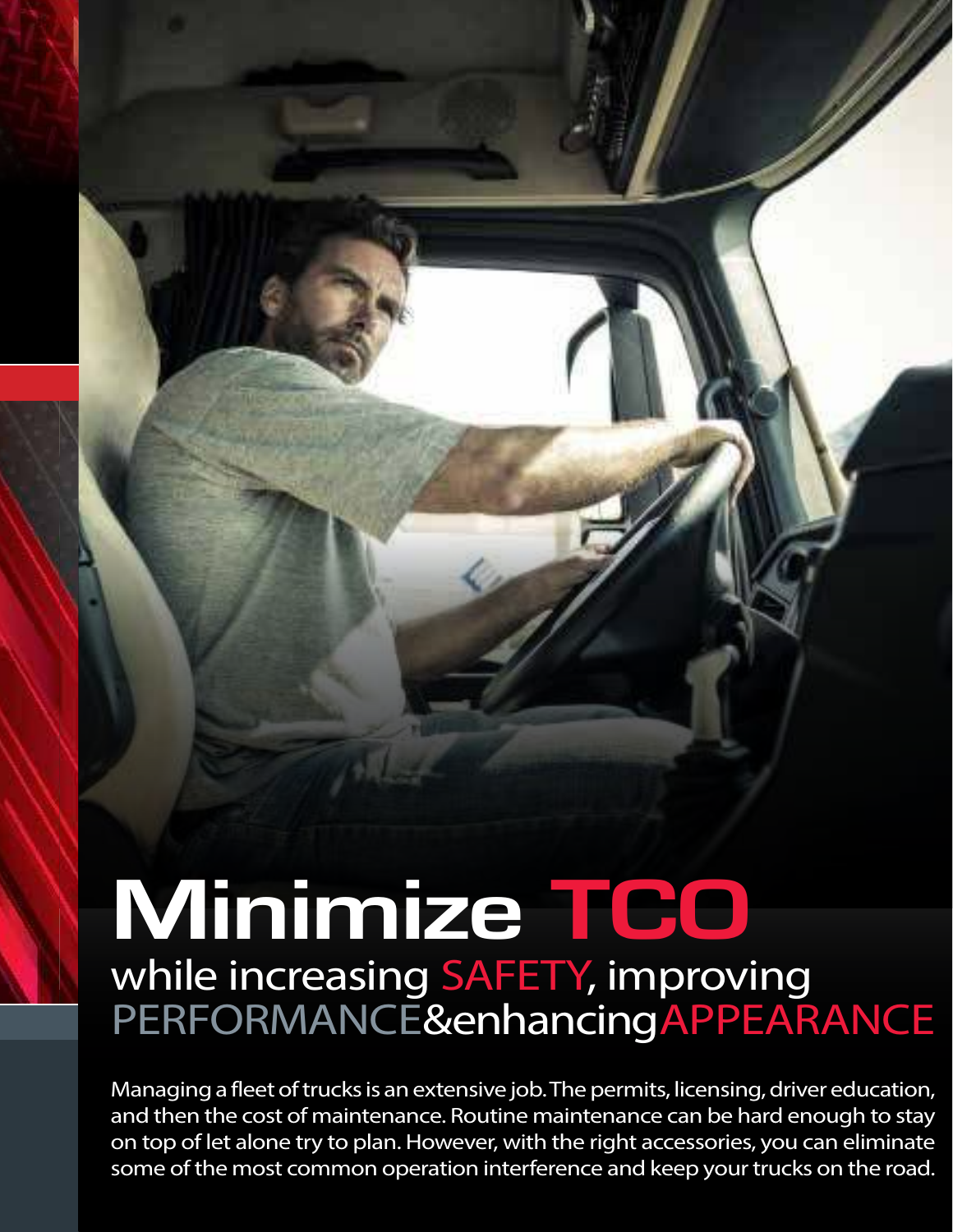### MINIMIZE TCO

## Improve your overall fleet perfomance and image with the right accessories



Managing equipment with total cost of ownership (TCO) in mind means keeping costs in check and getting the best value out of equipment. Fleets are making purchasing decisions based on cost of vehicle, fuel economy and maintenance costs and they continue to look for ways to reduce total cost of ownership. To do this they must wisely manage vehicles—which includes specifying the right equipment for their applications and buying components that are durable, and add safety and value. The right selection can save fuel and maintenance costs. The wrong selection can be catastrophic. These days, fleets must also manage increasingly more sophisticated maintenance and repair issues, which can be challenging.

#### PERFORMANCE AND APPERANCE

When it comes to specifying exterior accessories, such as truck fenders and mud flaps, carriers need to make sure that these items improve performance, provide functionality, durability, and enhance the overall appearance of the trucks. While appearance may not be top-of-mind when considering maximizing TCO, fleets need to remember that the look of their over-the-road assets—right down to the wheels—is a direct reflection of brand, perception of service and quality of the company that owns them.

The better the trucks look, the better the overall perception of shippers have of the company that operates them.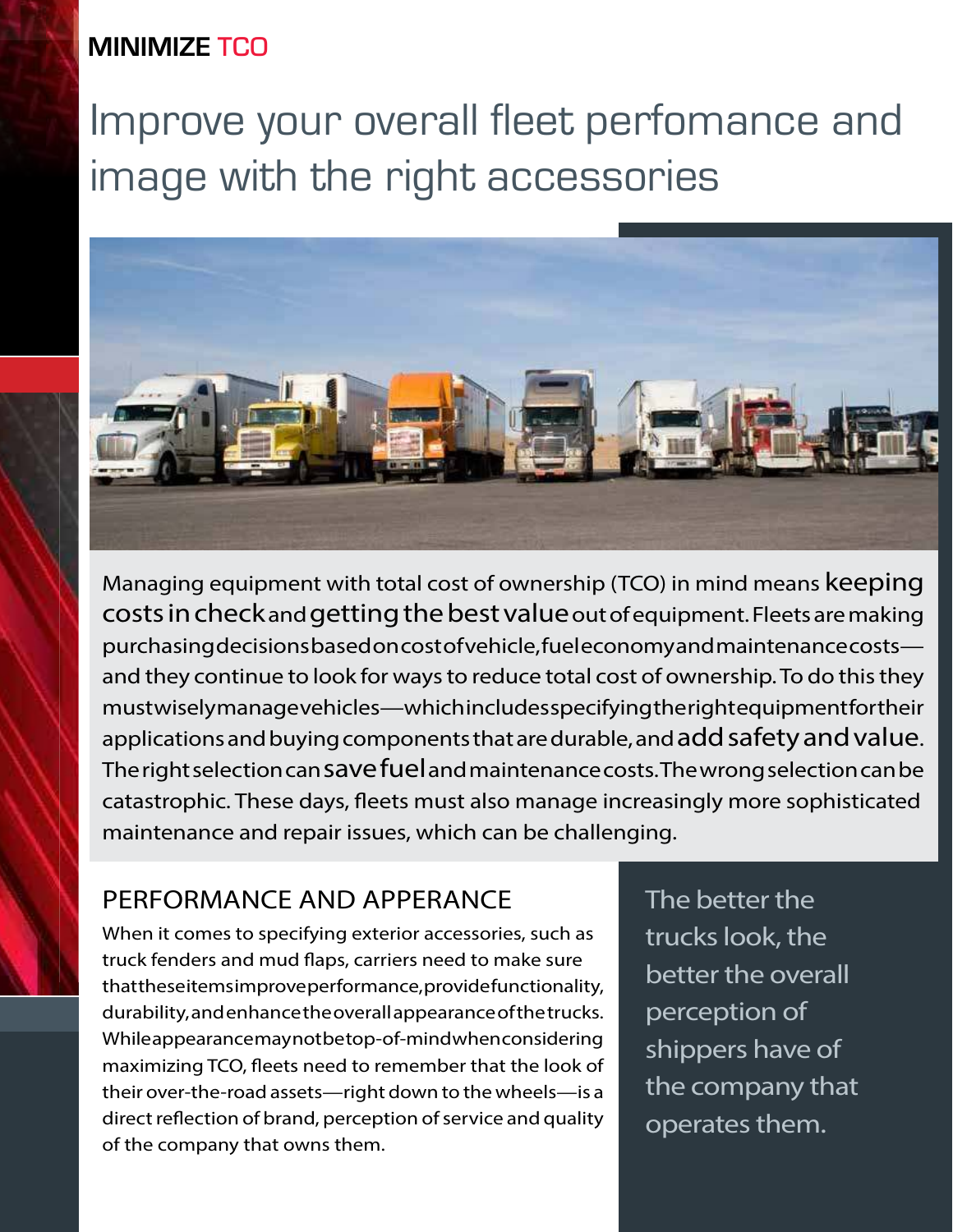

### MAINTENANCE AND CSA

The FMCSA's Compliance, Safety, Accountability (CSA) program scores carriers and drivers on seven Behavior Analysis Safety Improvement Categories (BASICs). BASIC scores are meant to identify poor safety performers, who are then subject to interventions by FMCSA. It is interesting to note that the FMCSA data indicates that as much as 82% of CSA violations are in the Vehicle Maintenance BASIC sector. Trucks, which are well maintained, and carry that positive image down the road, are less likely to receive CSA citations. Not only do fewer CSA violations mean less time and money wasted, but also it has been suggested that fleets that have good CSA scores are less likely to have their vehicles stopped for additional inspections.

TRUCKS, WHICH ARE WELL MAINTAINED, AND CARRY THAT POSITIVE IMAGE DOWN THE ROAD, ARE LESS LIKELY TO RECEIVE CSA CITATIONS.

Additionally, good maintenance practices mean that fleets trucks break down less often. That makes managing delivery schedules easier and helps to eliminate added maintenance costs related to unscheduled repairs or road calls, and can reduce other costs such as those related to equipment rentals, adding spare vehicles, or rerouting other vehicles to fill in for a vehicle sidelined for repairs.

## GOODLOOKSANDSAFETY

Good looks and added safety are also important for the interior of the truck cab especially when it comes to attracting and retaining good drivers. Drivers look for

attractive, clean and safe rigs. One the of the easiest ways to add safety is to purchase custom Minimizer floor mats-not only do they help protect the driver from slipping, but also they can help protect the cab floor to keep the cab interiors cleaner.